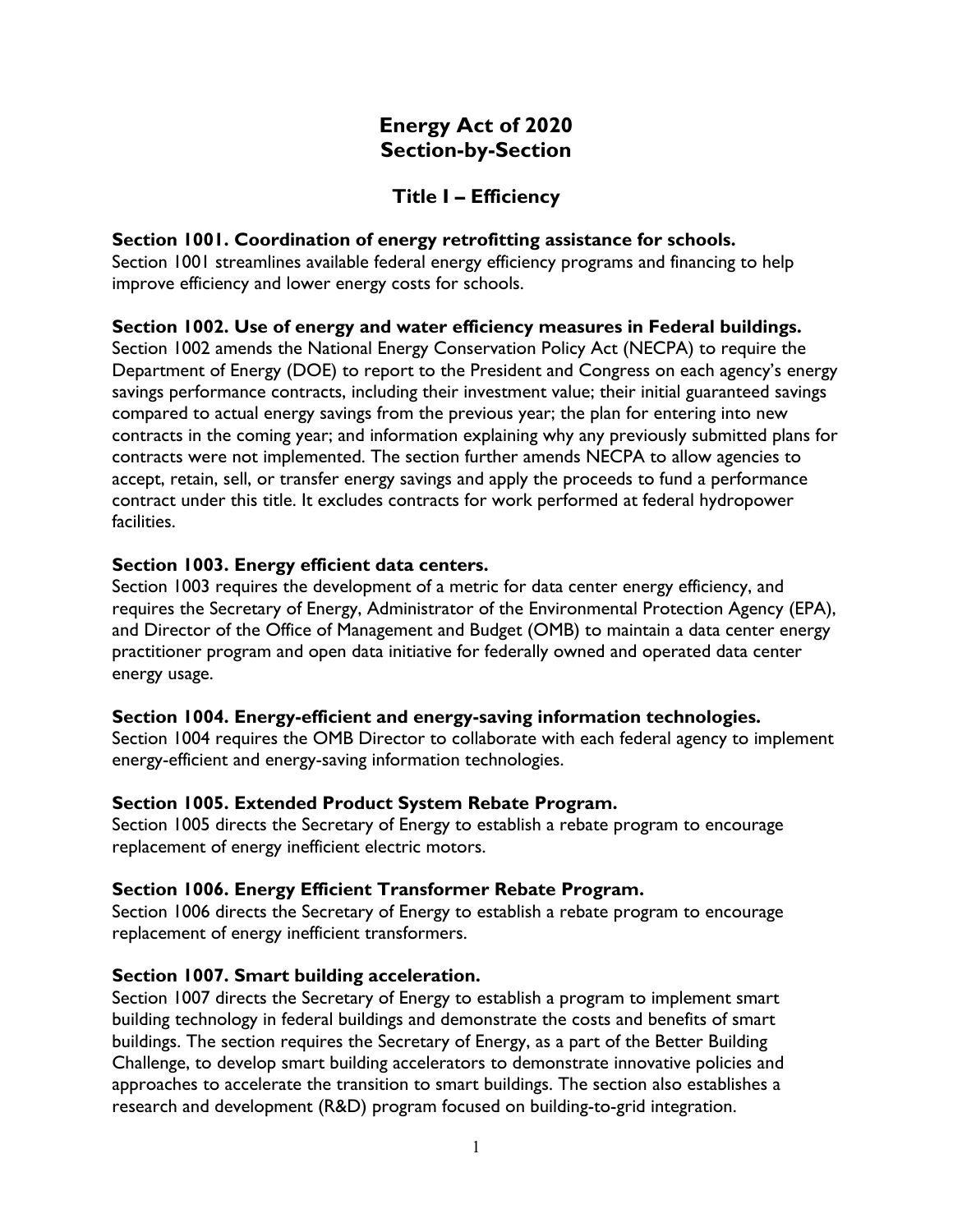### **Section 1008. Modifications to the ceiling fan energy conservation standard.**

Section 1008 amends the Energy Policy and Conservation Act (EPCA) by adding language exempting large-diameter ceiling fans manufactured on or after January 21, 2020 from meeting minimum ceiling fan efficiency requirements as described in the final rule titled "Energy Conservation Program: Energy Conservation Standards for Ceiling Fans." Establishes that largediameter ceiling fans shall meet Calculation of the Fan Energy Index in accordance with ANSI/AMCA Standard 208-18.

### **Section 1009. Report on electrochromic glass.**

Section 1009 directs the Secretary of Energy to report to Congress on the benefits of electrochromic glass on energy consumption and occupant comfort in buildings.

### **Section 1010. Energy and water for sustainability.**

Section 1010 establishes an interagency committee, led by the Secretaries of Energy and the Secretary of the Interior, to coordinate and collaborate on energy-water nexus activities. It also requires the Secretary of Energy to integrate water and energy considerations into DOE's research, development, and demonstration (RD&D) programs.

#### **Section 1011. Weatherization Assistance Program.**

Section 1011 reauthorizes the Weatherization Assistance Program (WAP) through fiscal year 2025. Amends EPCA to clarify that renewable energy technologies are included in the definition of weatherization materials, and authorizes DOE to take non-energy benefits, such as health and safety improvements, into account when determining appropriate standards and procedures for WAP. This section further amends EPCA to (1) make technical training grants available to private contractors that provide weatherization assistance, and (2) add a new Section 414D to establish a competitive grant program within WAP for new and innovative weatherization services.

## **Section 1012. Federal Energy Management Program.**

Section 1012 amends NECPA to formally establish in law the Federal Energy Management Program (FEMP). This section details FEMP's directives and the duties of its director.

## **Section 1013. CHP Technical Assistance Partnership Program.**

Section 1013 amends EPCA to re-designate DOE's Clean Energy Application Centers as the Combined Heat and Power (CHP) Technical Assistance Partnership Program (Program). The Program is required to include the 10 current regional CHP Technical Assistance Partnerships, any others the Secretary of Energy establishes, and any supporting activities under the Technical Partnership Program of the Advanced Manufacturing Office. The Program must encourage deployment of CHP, waste heat to power, and efficient district energy by providing education, outreach, and project-specific support to building and industrial professionals through assessments and advisory activities.

#### **Section 1014. Smart energy water efficiency pilot program.**

Section 1014 authorizes a new Smart Energy and Water Efficiency Pilot Program. This pilot program provides grants to water authorities that provide water, wastewater, or water reuse services for demonstrating advanced and innovative technology-based solutions.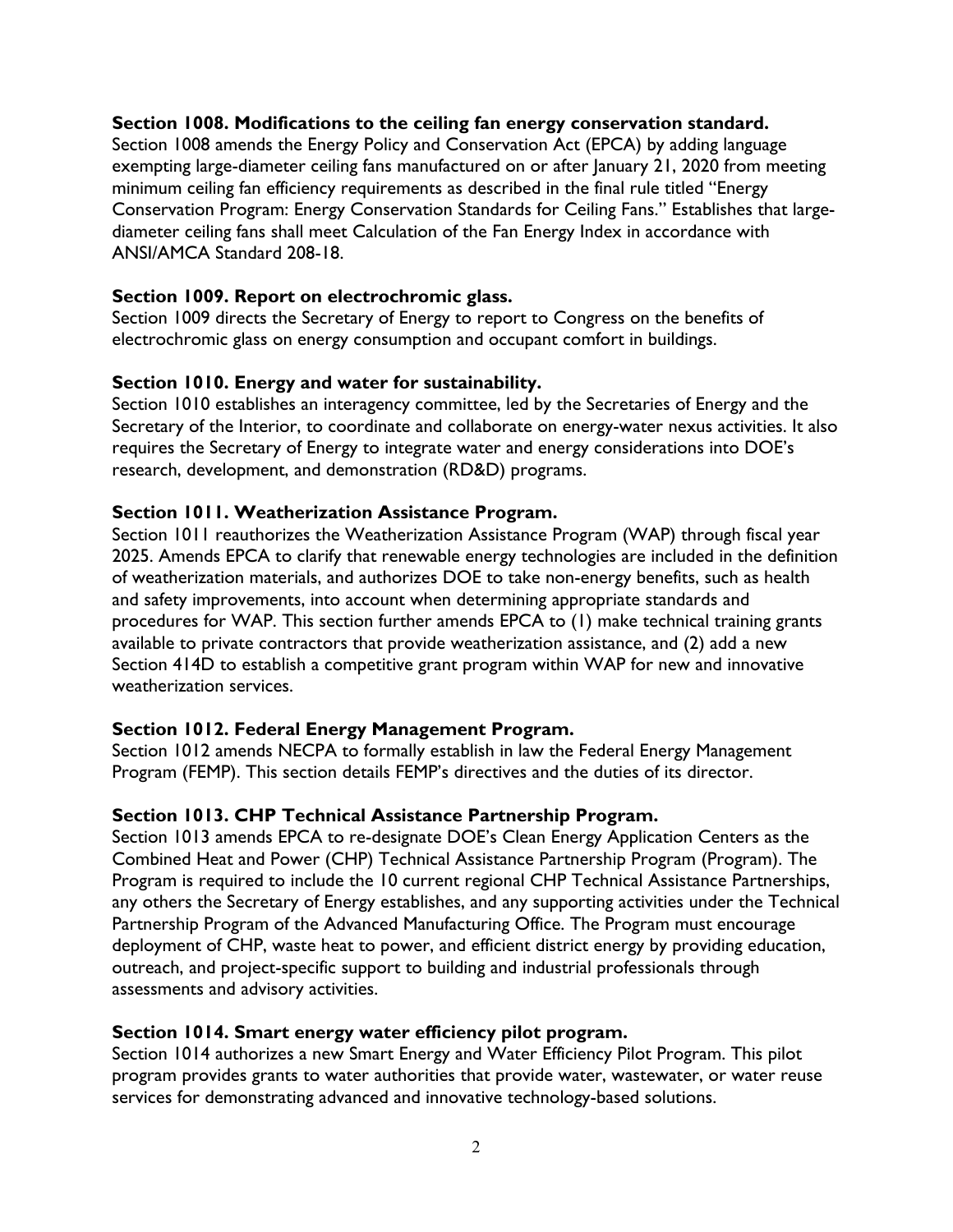# **Title II – Nuclear**

### **Section 2001. Advanced Nuclear Fuel Availability.**

Section 2001 requires the Secretary of Energy to establish a program to support the availability of high-assay low-enriched uranium (HA-LEU) for civilian domestic research, development, demonstration, and commercial use. Requires the Nuclear Regulatory Commission (NRC) to submit to Congress a report that identifies updates to regulations, certifications, and other regulatory policies that the Commission determines are necessary in order for HA-LEU to be commercially available. This section also requires the Secretary of Energy to submit a report on the new program, including schedule and cost estimates, and a report on advanced fuel material availability to detail nuclear material inventories at DOE other than those containing the uranium-235 isotope.

#### **Section 2002. Amendments to definitions in Energy Policy Act of 2005.**

Section 2002 amends the Energy Policy Act of 2005 (EPACT05) to update the definition of "advanced nuclear reactor."

### **Section 2003. Nuclear energy research, development, demonstration, and commercial application programs.**

Section 2003 reauthorizes DOE's nuclear energy research, development, demonstration, and commercial application (RDD&CA) activities, including advanced fuel, R&D for advanced reactors, used fuel technologies, and integration of nuclear energy systems for both existing plants and advanced nuclear concepts. This section also authorizes an advanced reactor demonstration program, funding for the versatile test reactor, educational programs, as well as an international coordination effort.

#### **Section 2004. High-performance computation collaborative research program.**

Section 2004 amends EPACT05 to ensure coordination with other DOE programs and industry to avoid the duplication of high-performance computing activities.

#### **Section 2005. Nuclear energy budget plan.**

Section 2005 amends EPACT05 to include a biennial budget plan update which shall be reported to relevant Congressional committees.

## **Section 2006. Organization and administration of programs.**

Section 2006 instructs the Secretary of Energy to coordinate cross-cutting programs among other relevant Federal agencies and national laboratories, collaborate with specific entities on programs, disseminate results of projects as practicable, create an education and outreach program to promote public understanding of the benefits of nuclear energy, and establish a nuclear energy technical assistance program. It also requires the Nuclear Energy Advisory Committee to perform an annual review of all programs.

## **Section 2007. Extension and expansion of limitations on importation of uranium from Russian Federation.**

Section 2007 extends and expands limitations on importing uranium from Russia.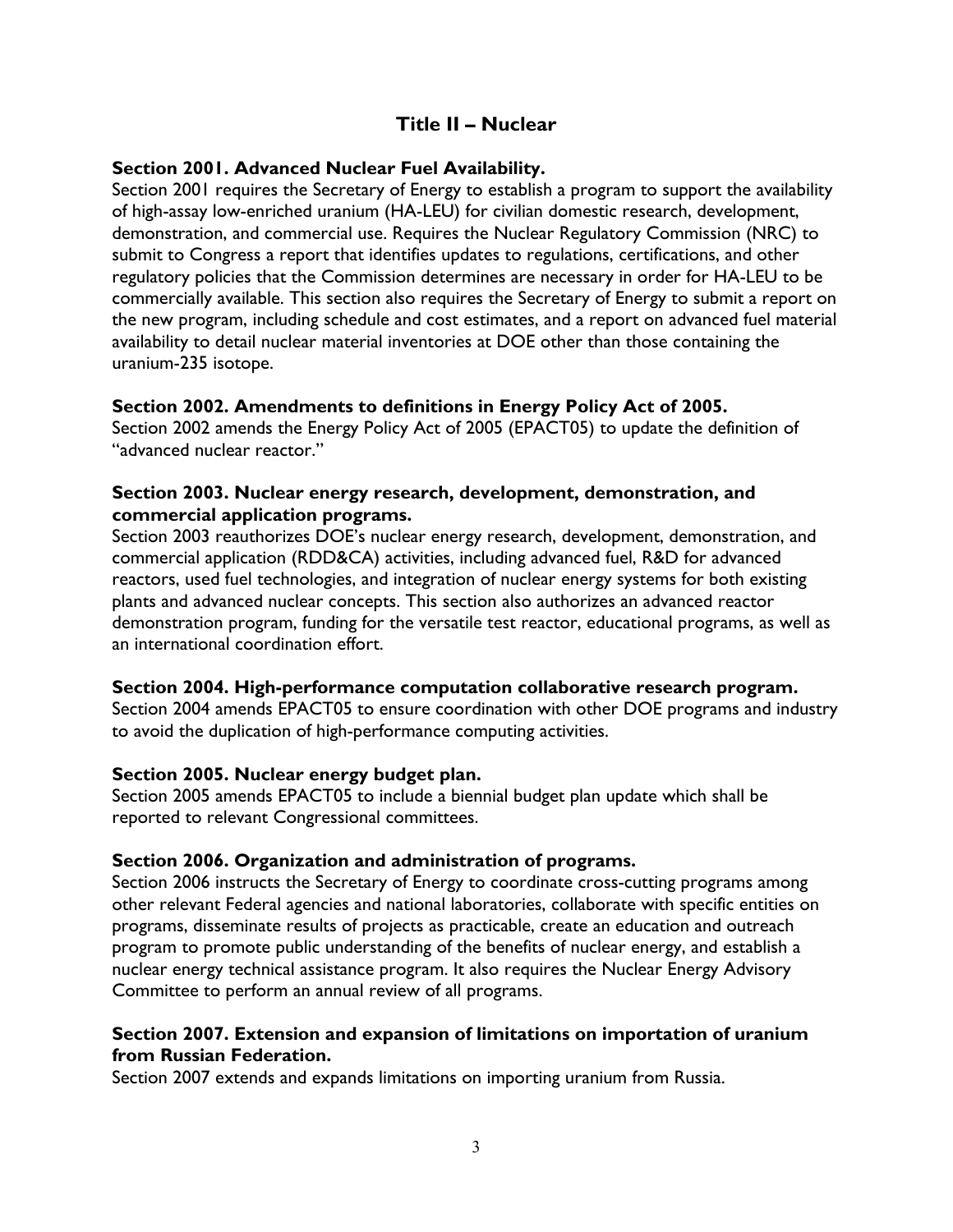### **Section 2008. Fusion energy research.**

Section 2008 authorizes a program for fusion energy R&D to assist in the establishment of a competitive fusion power industry. It also continues U.S. participation in the International Thermonuclear Experimental Reactor (ITER) fusion collaboration and requires a report to Congress on project schedule.

# **Title III – Renewable Energy and Storage**

## **Subtitle A – Renewable Energy Research and Development**

### **Section 3001. Water power research and development.**

Section 3001 reauthorizes DOE's marine energy and hydropower RDD&CA activities, including the National Marine Energy Centers and research on reducing potential environmental impact and pumped storage hydropower technologies.

### **Section 3002. Advanced geothermal innovation leadership.**

Section 3002 reauthorizes DOE's geothermal energy RDD&CA program, including enhanced geothermal research, additional geothermal demonstration projects, including one specifically in the eastern United States, research for heat pumps and direct use, and expansion of the DOE's Frontier Observations for Research in Geothermal Energy (FORGE) program. It also establishes a program to utilize DOE's computing and modeling capabilities to understand geothermal resources, expands the definition of renewable energy to include thermal energy, and directs the U.S. Geological Survey (USGS) to update its geothermal resource assessments.

## **Section 3003. Wind energy research and development.**

Section 3003 reauthorizes DOE's wind energy RDD&CA program, including research on onshore, offshore, and distributed wind energy systems, advanced manufacturing, grid integration, and wind system recycling, amongst other subject areas. It also establishes a wind technician training grant program.

#### **Section 3004. Solar energy research and development.**

Section 3004 reauthorizes DOE's solar energy RDD&CA program, including research on photovoltaic, heating and cooling, and concentrating solar energy systems, grid integration, and photovoltaic recycling, among other subject areas. It also establishes an advanced solar manufacturing initiative to enhance domestic manufacturing capabilities.

#### **Section 3005. Hydroelectric production incentives and efficiency improvements.**

Section 3005 extends the incentives for hydroelectric production and efficiency authorized in EPACT 2005 through fiscal year 2036 and expands support to include small hydropower facilities in areas with inadequate electric service.

#### **Section 3006. Conforming amendments.**

Section 3006 makes conforming amendments to the existing code pursuant to the contents of Sections 3001, 3003, and 3004.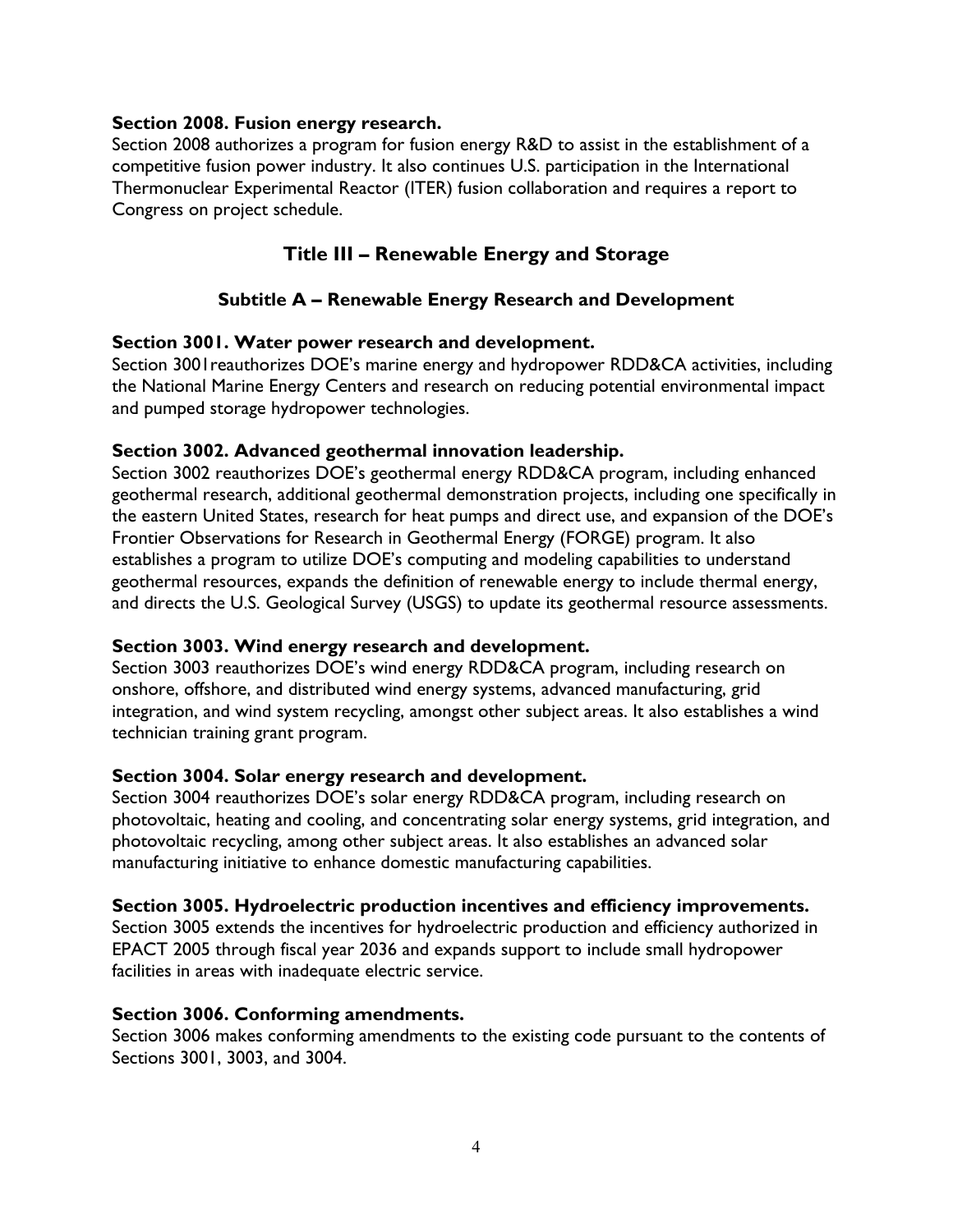## **Subtitle B – Natural Resources Provisions**

## **Section 3101. Definitions.**

Section 3101 defines key terms in the subtitle, including "covered land," "Federal land," "land use plan," and "eligible project" (for the purposes of this subtitle, a wind, solar, or geothermal project).

## **Section 3102. Program to improve eligible project permit coordination.**

Section 3102 requires the Secretary of the Interior to establish a program to improve interagency cooperation for solar, wind, and geothermal permits on Federal land.

## **Section 3103. Increasing economic certainty.**

Section 3103 provides flexibility for the Secretary of the Interior to ensure solar, wind, and geothermal projects are cost competitive on Federal land.

## **Section 3104. National goal for renewable energy production on Federal land.**

Section 3104 requires the Secretary of the Interior to set national goals for wind, solar, and geothermal energy production on Federal land no later than September 1, 2022. The Secretary shall seek to permit at least 25 gigawatts (GW) of electricity from wind, solar, and geothermal projects by 2025.

## **Section 3105. Facilitation of coproduction of geothermal energy on oil and gas**

**leases.** Section 3105 allows noncompetitive leasing for geothermal energy on Federal lands if it will be coproduced from an existing oil or gas well.

## **Section 3106. Savings clause.**

Section 3106 states that nothing in the subtitle shall change responsibilities of the Secretaries of the Interior or Agriculture to manage public lands under the principles of multiple use and sustained yield in accordance with the Federal Land Policy and Management Act and the Forest and Rangeland Renewable Resources Planning Act.

# **Subtitle C – Energy Storage**

## **Section 3201. Better energy storage technology.**

Section 3201 establishes an RD&D program to advance energy storage technologies and directs the Secretary of Energy to carry out energy storage demonstration projects, as well as a competitive pilot project grant program. It also establishes a joint long-term demonstration initiative with the Secretary of Defense. This section further establishes an energy storage materials recycling R&D program.

## **Section 3202. Energy storage technology and microgrid assistance program.**

Section 3202 establishes an energy storage and microgrid grant and technical assistance program at DOE for rural electric cooperatives and public utilities to assist with designing and demonstrating energy storage and microgrid projects that use energy from renewable energy sources.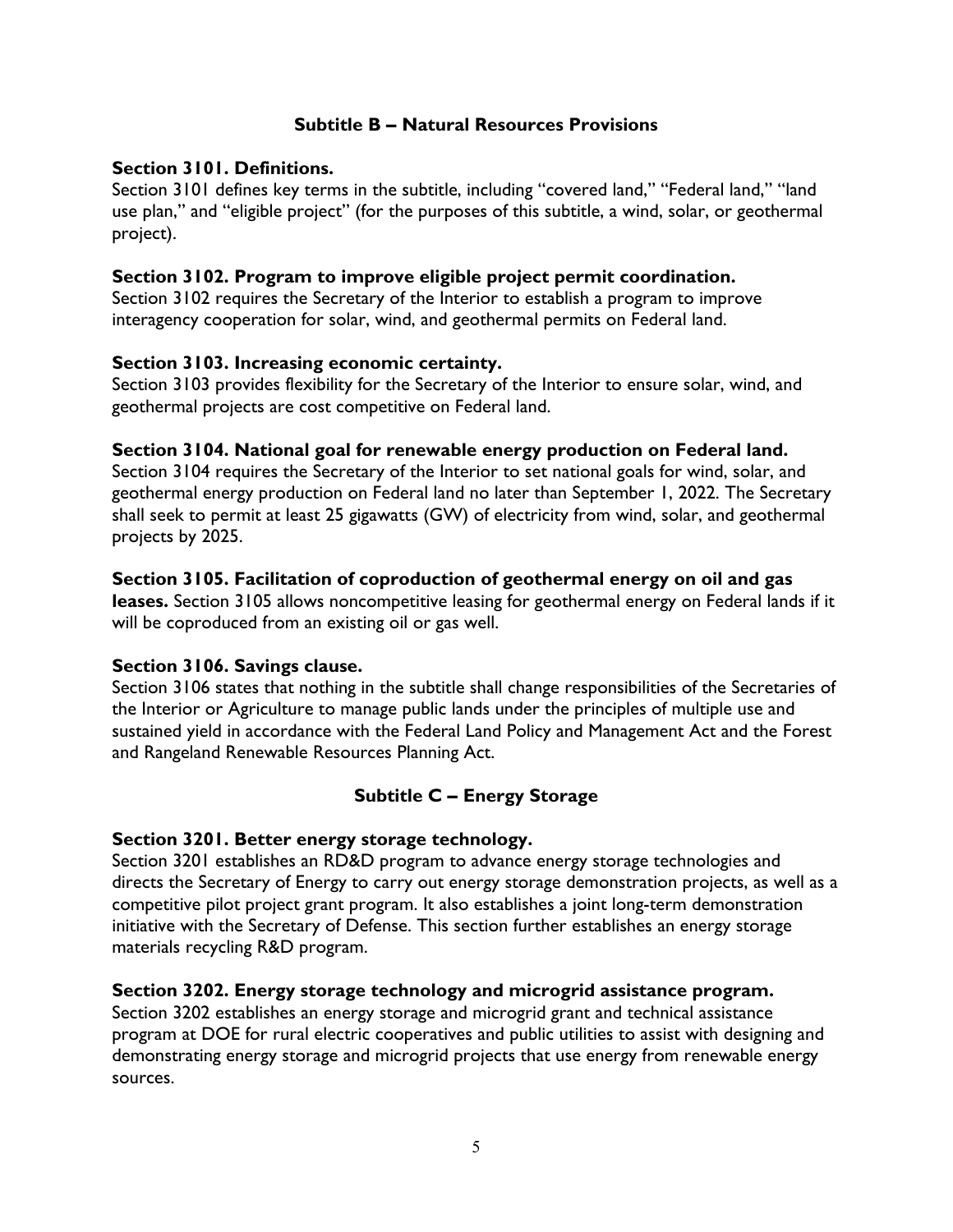# **Title IV – Carbon Management**

### **Section 4001. Fossil energy.**

Section 4001 amends EPACT05 to include additional objectives for fossil energy programs.

### **Section 4002. Establishment of carbon capture technology program.**

Section 4002 directs the Secretary of Energy to conduct RDD&CA activities for carbon capture technologies. It also authorizes and encourages support for large-scale pilot projects. This section includes carbon capture research facilities. Includes a first-of-a-kind through third-of-akind commercial-scale carbon capture technology demonstration program to show substantial improvements in the efficiency, effectiveness, costs, and environmental performance of carbon capture technologies for power, industrial, and other commercial applications.

### **Section 4003. Carbon storage validation and testing.**

Section 4003 directs the Secretary of Energy to establish an RD&D program for carbon storage, a large-scale carbon sequestration demonstration program, and an integrated storage program.

### **Section 4004. Carbon utilization program.**

Section 4004 establishes a DOE RD&D program for carbon utilization. This section authorizes research to identify and evaluate novel uses for carbon, and includes a program to demonstrate applications of carbon utilization for a variety of sectors. Includes a national Carbon Utilization Research Center for early-stage R&D activities.

## **Section 4005. High efficiency turbines.**

Section 4005 establishes a DOE RD&D program to improve the efficiency of various types of gas turbines used in power generation and aviation.

## **Section 4006. National energy technology laboratory reforms.**

Section 4006 provides the Director of the National Energy Technology Laboratory (NETL) special hiring authority to allow more effective recruiting of highly-talented individuals for certain positions. It also delegates the Director additional human resources authority to meet research needs. This section extends to NETL authority for laboratory-directed R&D.

## **Section 4007. Study on Blue Hydrogen Technology.**

Section 4007 requires the Secretary of Energy to conduct a study on the benefits of blue hydrogen technology and how that technology can further enhance the deployment and adoption of carbon capture and storage.

#### **Section 4008. Produced water research and development.**

Section 4008 authorizes the Secretary of Energy to carry out an R&D program for technologies to reduce the environmental impact of produced water and opportunities to reprocess produced water at natural gas or oil development sites.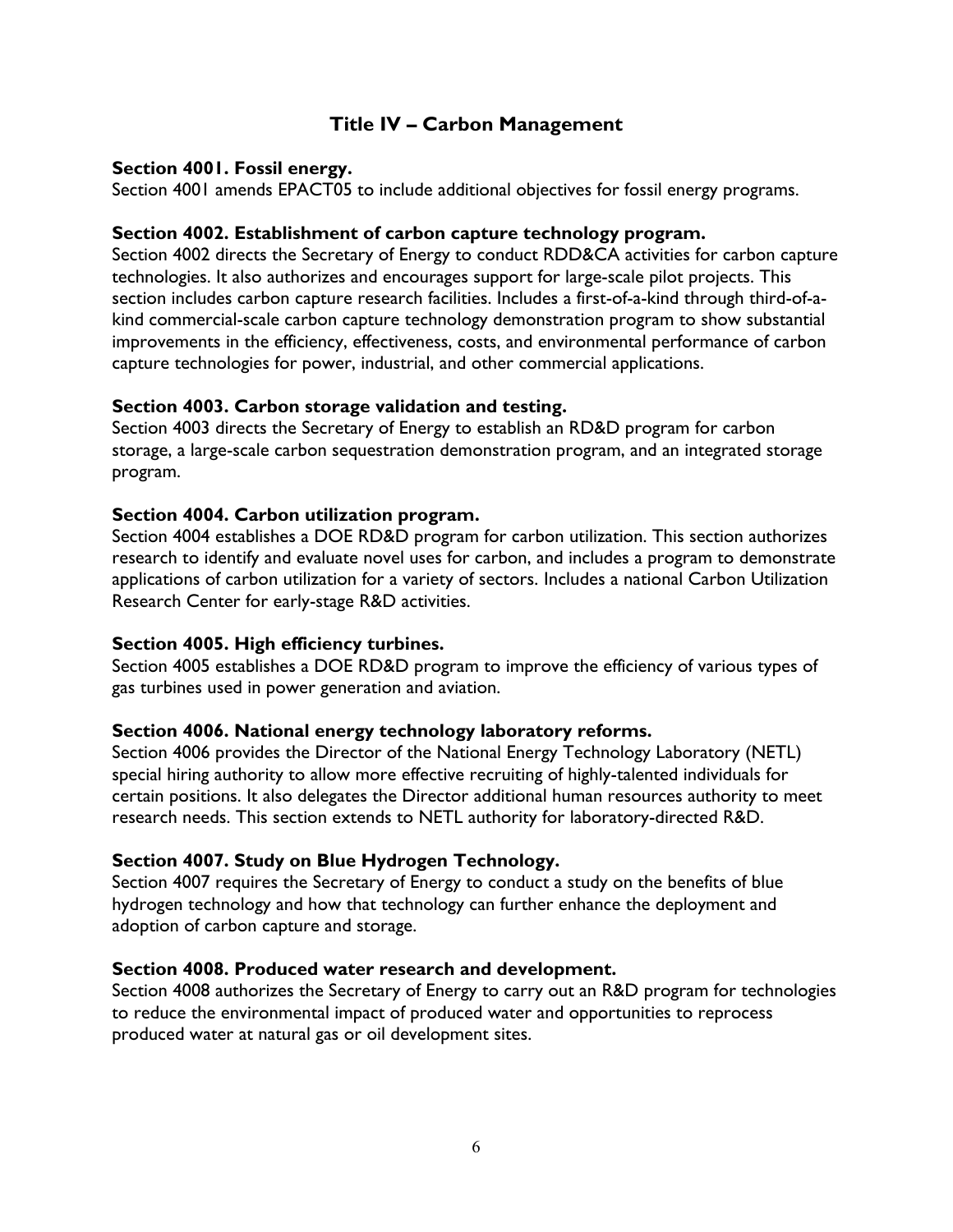# **Title V – Carbon Removal**

### **Section 5001. Carbon removal.**

Section 5001 establishes an RD&D program to examine the methods, technologies, and strategies to remove carbon dioxide from the atmosphere at a large scale. It also requires the Secretary of Energy to award prizes to pre-commercial and commercial direct air capture projects for qualified facilities that capture carbon dioxide directly from the ambient air. Authorizes Direct Air Capture Test Centers.

### **Section 5002. Carbon dioxide removal task force and report.**

Section 5002 directs the Secretary of Energy to prepare a report identifying tools the Federal Government can use to advance deployment of carbon dioxide removal projects. It also establishes a Carbon Dioxide Removal Task Force to advise the Secretary of Energy on matters pertaining to carbon dioxide removal, identify barriers to the advancement of carbon dioxide removal projects, and tools for advancing and deploying such projects.

# **Title VI – Industrial and Manufacturing Technologies**

### **Section 6001. Purpose.**

Section 6001 outlines the purposes of the title, which are to encourage the development and evaluation of technologies that increase the technological and economic competitiveness of U.S. industry and manufacturing and decrease the emissions of non-power industrial sectors.

## **Section 6002. Coordination of research and development of energy efficient technologies for industry.**

Section 6002 updates the American Energy Manufacturing Technical Corrections Act to ensure references in the Act reflect the current organization of DOE.

#### **Section 6003. Industrial emissions reduction technology development program.**

Section 6003 establishes a cross-cutting RDD&CA program to further development and commercialization of economic and competitive technologies that reduce emissions from nonpower industrial sectors. The program focuses on several areas, including reducing emissions from production processes for iron, steel, aluminum, cement, and chemical production, as well as from high temperature heat generation. The program also encourages leveraging smart manufacturing and sustainable manufacturing; increasing energy efficiency; using alternative materials and developing net-zero emissions fuels. It further focuses on reducing emissions from shipping, aviation, and long-distance transportation; using industrial carbon capture; and harnessing high-performance computing to develop technologies in these focus areas.

## **Section 6004. Industrial Technology Innovation Advisory Committee.**

Section 6004 authorizes a Federal Advisory Committee composed of members from relevant federal agencies, labor groups, academia, national labs, nonprofit organizations, State government, and industry. The advisory committee is directed to work with the Secretary of Energy to develop missions and goals of the program established in Section 6003, as well as to develop a strategic plan on how to achieve those goals.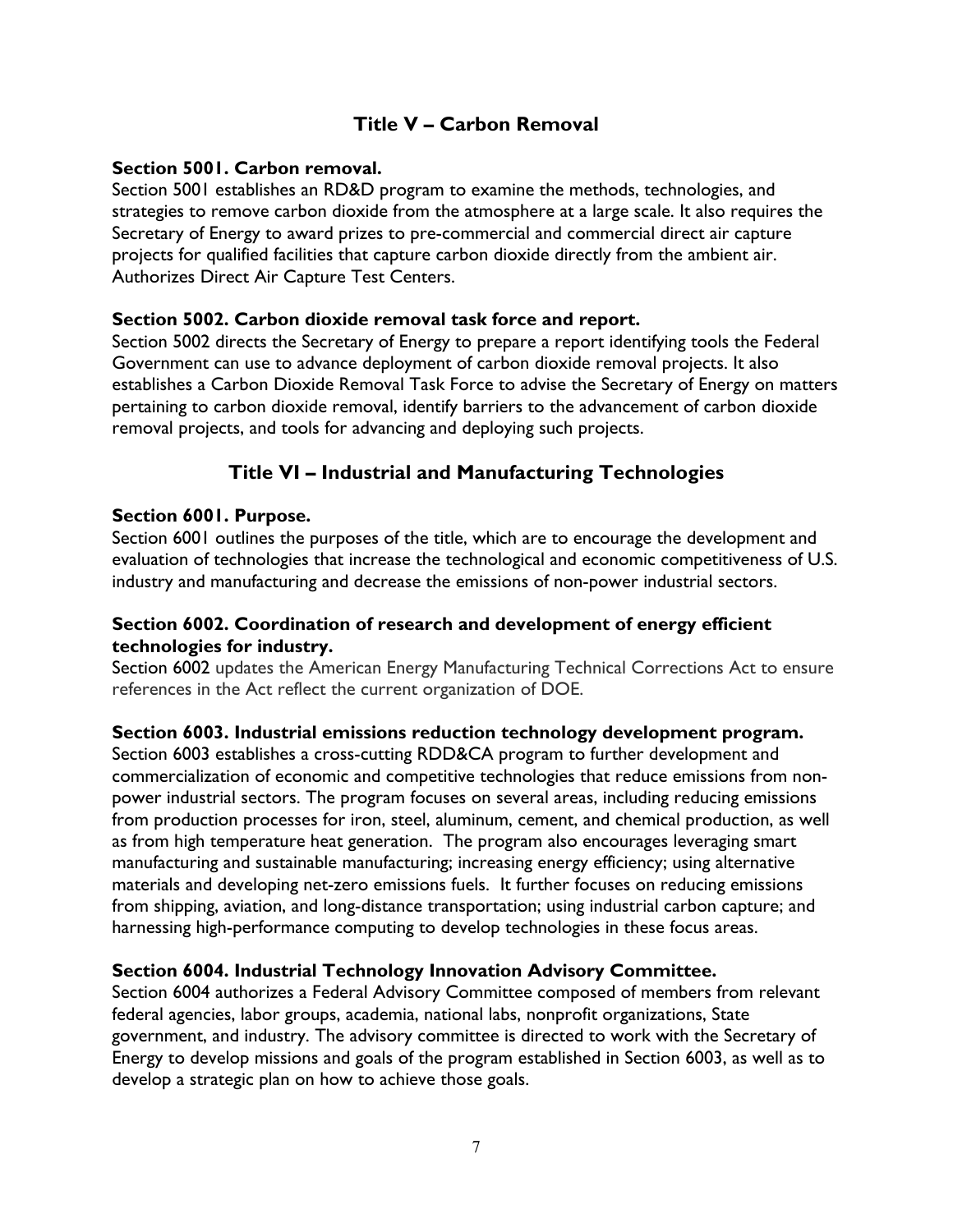## **Section 6005. Technical assistance program to implement industrial emissions reduction.**

Section 6005 authorizes a program to provide technical assistance to eligible entities to promote commercial application of technologies that reduce emissions from the sectors identified in Section 6003.

### **Section 6006. Development of national smart manufacturing plan.**

Section 6006 requires the Secretary of Energy, in consultation with the National Academies, to develop a national plan for smart manufacturing technology development and deployment to improve domestic manufacturing sector productivity and efficiency.

# **Title VII – Critical Minerals**

### **Section 7001. Rare earth elements.**

Section 7001 requires the Secretary of Energy to carry out an R&D program to develop advanced separation technologies for the extraction and recovery of rare earth elements (REEs) and other critical materials from coal and coal byproducts, as well as mitigate any potential environmental and public health impacts of such activities. It also directs the Secretary of Energy to provide a report to Congress that evaluates the development of advanced separation technologies for the extraction and recovery of REEs and other critical materials from coal and coal byproducts.

### **Section 7002. Mineral security.**

Section 7002 promotes a secure and robust critical minerals supply chain by (1) requiring the executive branch designate a list of critical minerals and update that list every three years; (2) requiring USGS to conduct domestic resource assessments of critical minerals and to make that information publicly available; (3) requiring the Department of the Interior and Department of Agriculture to publish critical mineral Federal Register notices within 45 days of being finalized; (4) directing the Secretary of Energy to conduct an RDD&CA program on the development of alternatives to, recycling of, and efficient production and use of critical materials (which may be carried out by DOE's Critical Materials Energy Innovation Hub); (5) directing the Secretary of Energy and the Director of the Energy Information Administration to develop analytical and forecasting tools to evaluate critical minerals markets; (6) requiring the Secretary of Labor and the Director of the National Science Foundation to develop curriculum and a program for institutions of higher education to build a strong critical minerals workforce; and (7) reauthorizing the National Geological and Geophysical Data Preservation Program through fiscal year 2029.

## **Section 7003. Monitoring mineral investments under Belt and Road Initiative of People's Republic of China.**

Section 7003 requires the Director of National Intelligence to study and submit to Congress a report of investments in minerals by the People's Republic of China. It further directs the Director to make recommendations to the Secretary of the Interior when designating minerals as critical per the designation criteria in Section 7002.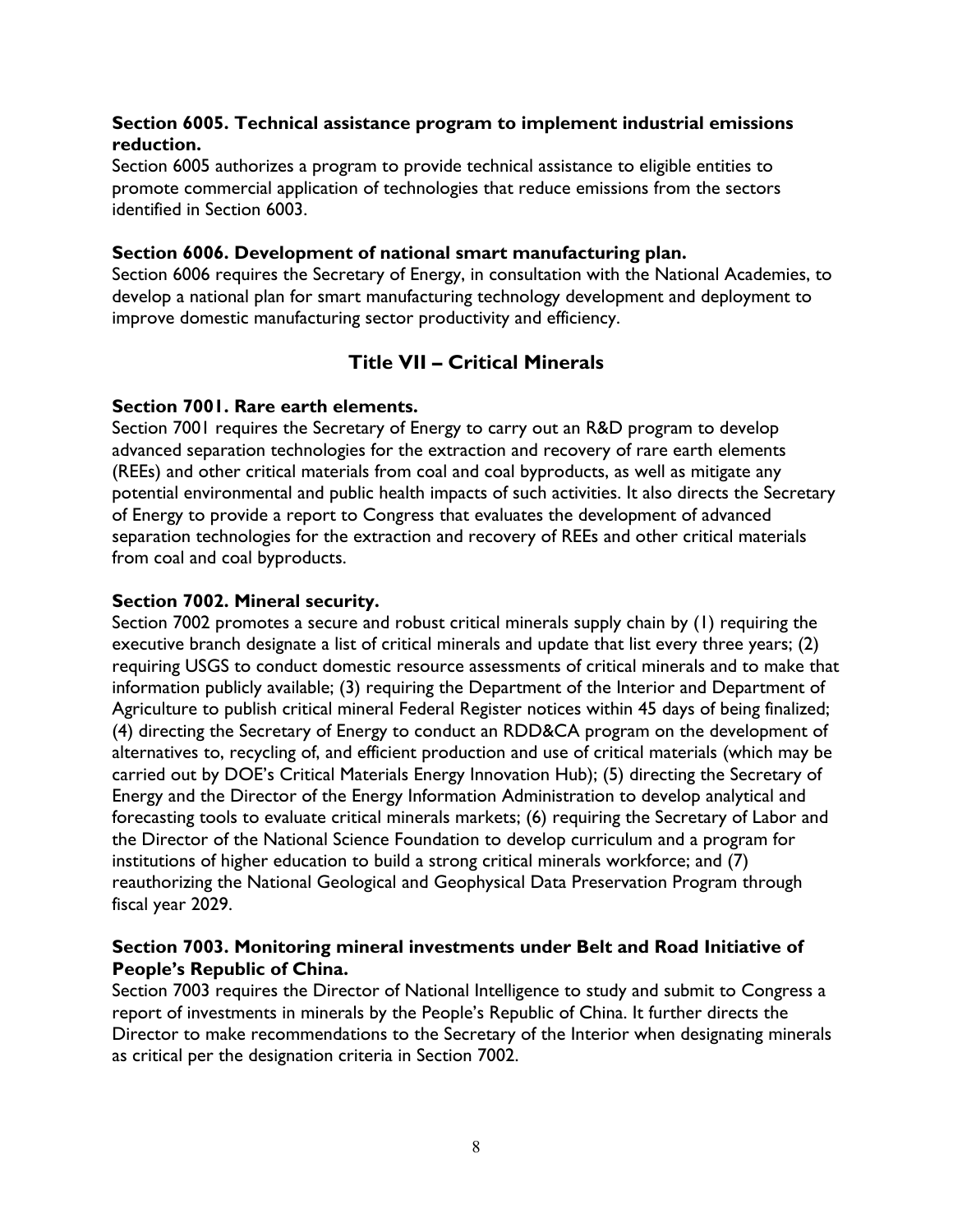# **Title VIII – Grid Modernization**

## **Section 8001. Smart grid regional demonstration initiative.**

Section 8001 reauthorizes the smart grid demonstration program in the Energy Independence and Security Act of 2007, and adds the commercial application of distribution automation technologies to the goals of the program.

## **Section 8002. Smart grid modeling, visualization, architecture, and controls.**

Section 8002 authorizes an RDD&CA program on: modeling emerging technologies for secure and reliable design of the grid, as well as technologies to improve sensing, monitoring, and visualization of the grid. It also authorizes RDD&CA on development of grid architectures for a modern grid; operation and controls of the grid; interoperability of emerging technologies with existing electric grid infrastructure; and underground transmission and distribution lines.

## **Section 8003. Integrated energy systems.**

Section 8003 authorizes an RD&D program to develop cost-effective integrated energy systems for a variety of purposes and incorporating a variety of technologies, including nuclear energy, renewable energy, storage, and carbon capture. The section directs the Secretary of Energy to submit a 10-year strategic plan on integrated energy systems.

## **Section 8004. Grid integration research and development.**

Section 8004 authorizes DOE RD&D activities on integrating renewable energy and electric vehicles onto the electric grid.

## **Section 8005. Advisory committee.**

Section 8005 directs the Secretary of Energy to designate an existing advisory committee to assist with identifying R&D needs, assessing progress on R&D activities, and updating technology roadmaps for the activities authorized in Sections 8001 and 8002.

## **Section 8006. Coordination of efforts.**

Section 8006 directs the Secretary of Energy to coordinate with relevant entities on the activities authorized in the amendments made in this title, including electric utilities, transmission organizations, State, Tribal, and local governments, and the national labs, among other entities.

# **Section 8007. Technology demonstration on the distribution grid.**

Section 8007 requires the Secretary of Energy to establish a grant program to carry out projects related to modernization of the electric grid, including for distribution system technologies.

## **Section 8008. Voluntary model pathways.**

Section 8008 requires the Secretary of Energy to initiate development of voluntary model pathways for modernizing the electric grid through a collaborative public-private effort that produces illustrative policy pathways for states, regions, and regulators, and facilitates the modernization of the grid and associated communications networks.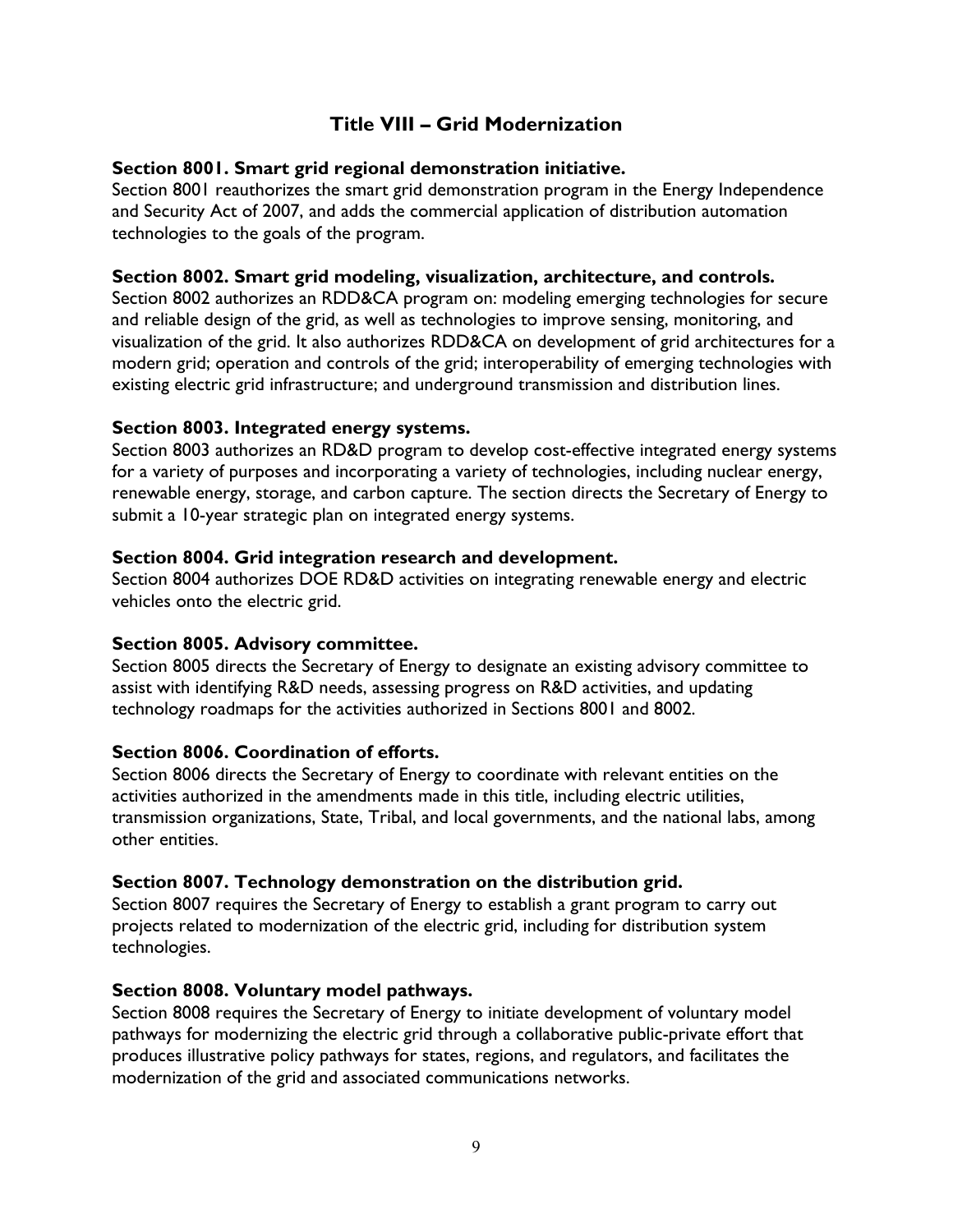## **Section 8009. Performance metrics for electricity infrastructure providers.**

Section 8009 directs the Secretary of Energy, in consultation with the steering committee, to submit a report to Congress that includes an evaluation of grid performance and a description of the costs and benefits identified in grid modeling and visualization work.

### **Section 8010. Voluntary State, regional, and local electricity distribution planning.**

Section 8010 directs the Secretary of Energy to provide, on the request of a state, regional organization, or electric utility, assistance to develop electricity distribution plans by conducting resource assessments and analysis of further demand and distribution requirements, and developing open source tools for state, regional, and local planning and operations.

## **Section 8011. Micro-grid and integrated micro-grid systems program.**

Section 8011 directs the Secretary of Energy to establish a program to promote development of integrated micro-grid systems for isolated communities and micro-grid systems to increase critical infrastructure resiliency. It also authorizes micro-grid demonstration grants for isolated communities, rural electric cooperatives, and municipalities.

### **Section 8012. Technical amendments; authorization of appropriations.**

Section 8012 makes technical amendments to existing statutes and authorizes appropriations to carry out Sections 8001 through 8011 of this title.

### **Section 8013. Indian energy.**

Section 8013 amends section 2601(2) of the Energy Policy Act of 1992 to include any land occupied by a majority of residents who are members of Alaskan Native Tribes in the definition of Indian Land. The section also allows the Secretary of Energy to reduce any required cost share for energy projects funded through the Office of Indian Energy.

## **Section 8014. Report on electricity access and reliability.**

Section 8014 requires the Secretary of Energy to assess electricity access and reliability by Tribal communities and to produce a report based on the findings of the assessment. The Secretary of Energy must consult with Tribal governments in the design and conduct of the study and consult with the North American Electric Reliability Council (NERC) and FERC in conducting the study.

## **Section 8015. Net metering study and evaluation.**

Section 8015 directs the Secretary of Energy to enter into an agreement with the National Academies to conduct an evaluation of the current challenges associated with net metering and report on new and alternative technologies to improve net metering.

# **Title IX – Department of Energy Innovation**

## **Section 9001. Office of technology transitions.**

Section 9001 establishes an Office of Technology Transitions, the mission of which is to improve the commercial impact of the research investments of DOE and to focus on commercializing technologies that advance the missions of DOE, including reducing greenhouse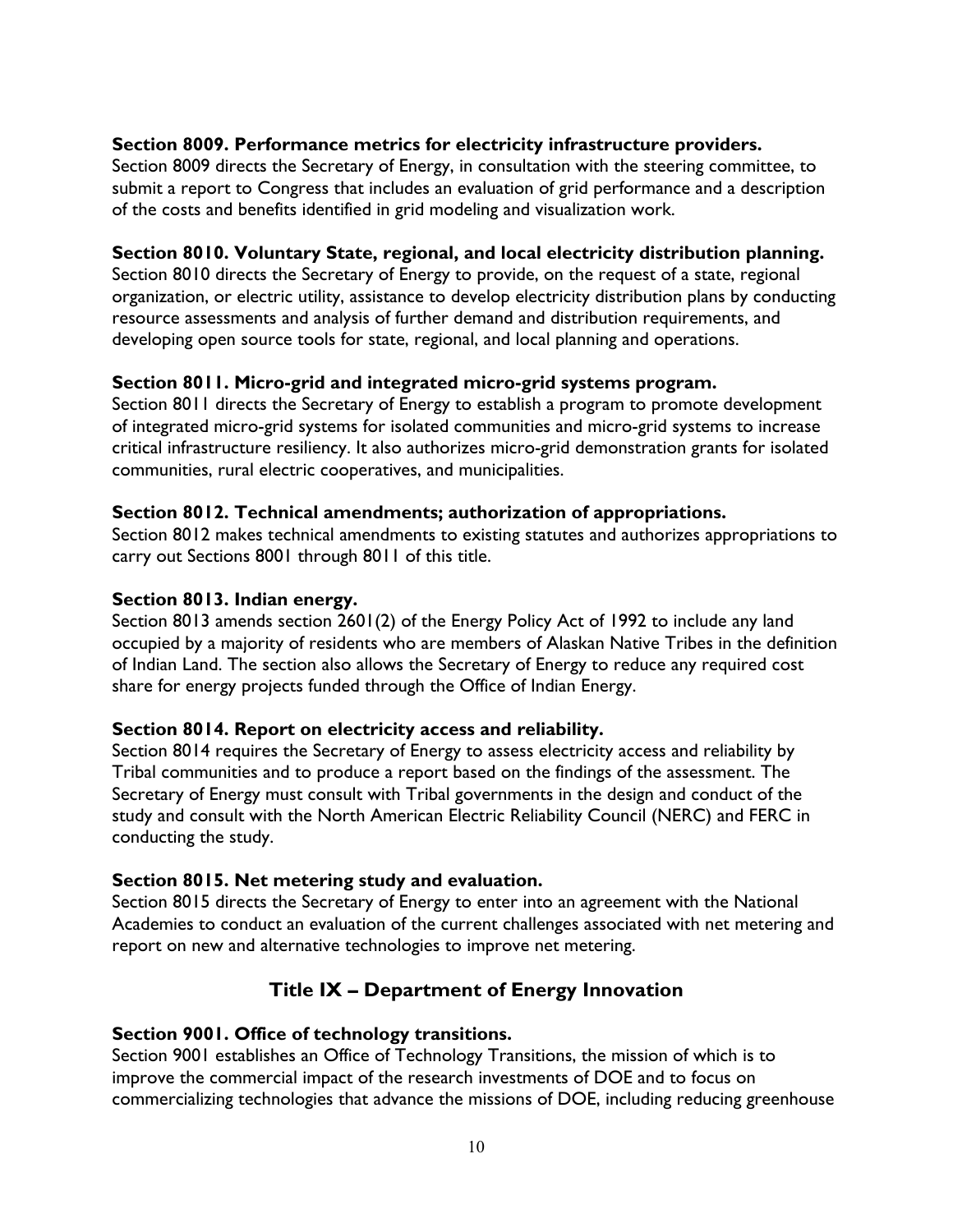gas emissions and other pollutants. It requires the Secretary of Energy to appoint a Chief Commercialization Officer to serve as the head of the Office and as the principal advisor on all matters relating to DOE technology transfer. The section also authorizes the Secretary of Energy to carry out additional technology transfer programs, including supporting regional energy innovation and clean energy incubators, providing small business vouchers, and assisting entrepreneurial fellowships, among other activities.

### **Section 9002. Lab partnering service pilot program.**

Section 9002 establishes a Lab Partnering Service Pilot Program at DOE to provide services that encourage and support partnerships between the national laboratories and public and private sector entities. The Secretary of Energy is directed to support the development of metrics to determine the effectiveness of the pilot program.

## **Section 9003. Technology commercialization fund.**

Section 9003 reauthorizes the Technology Commercialization Fund (Fund) at DOE and mandates cost-share in accordance with Section 988 of EPACT05, clarifies requirements for evaluating and selecting applications for funding, and requires an annual report on the projects that the Secretary of Energy has funded each year. The section also requires a report on means to improve the administration of the Fund.

## **Section 9004. Streamlining prize competitions.**

Section 9004 requires the Secretary of Energy to issue Department-wide guidance on the design, development, and implementation of prize competitions, and provide training and prize competition design support, among other activities.

#### **Section 9005. Milestone-based demonstration projects.**

Section 9005 authorizes the Secretary of Energy to carry out milestone-based demonstration projects that require specific technical and financial milestones to be met in order for a participant to receive funding from DOE, with cost-share requirements in accordance with Section 988 of EPACT05.

## **Section 9006. Other transaction authority extension.**

Section 9006 extends authorization of the Other Transaction Authority granted under subsection 646(g)(10) of the Department of Energy Organization Act by 10 years. It also provides that the provisions of Section 602 of the Public Works and Economic Development Act of 1965 shall apply with respect to construction, alteration, or repair work of projects funded by grants or contracts authorized under Sections 3001, 3003, 3004, 5001, 8007, and the amendments made by such sections.

## **Section 9007. Technology transfer reports and evaluation.**

Section 9007 requires the Secretary of Energy to submit annual reports on the implementation of Sections 9001-9005 of this Title and to submit an evaluation every three years on the extent to which these programs are achieving success on relevant short-term and long-term metrics. The section also requires the Secretary of Energy to work with the National Academies to issue a report on any programmatic gaps that exist to the commercial application of technologies developed at the national laboratories.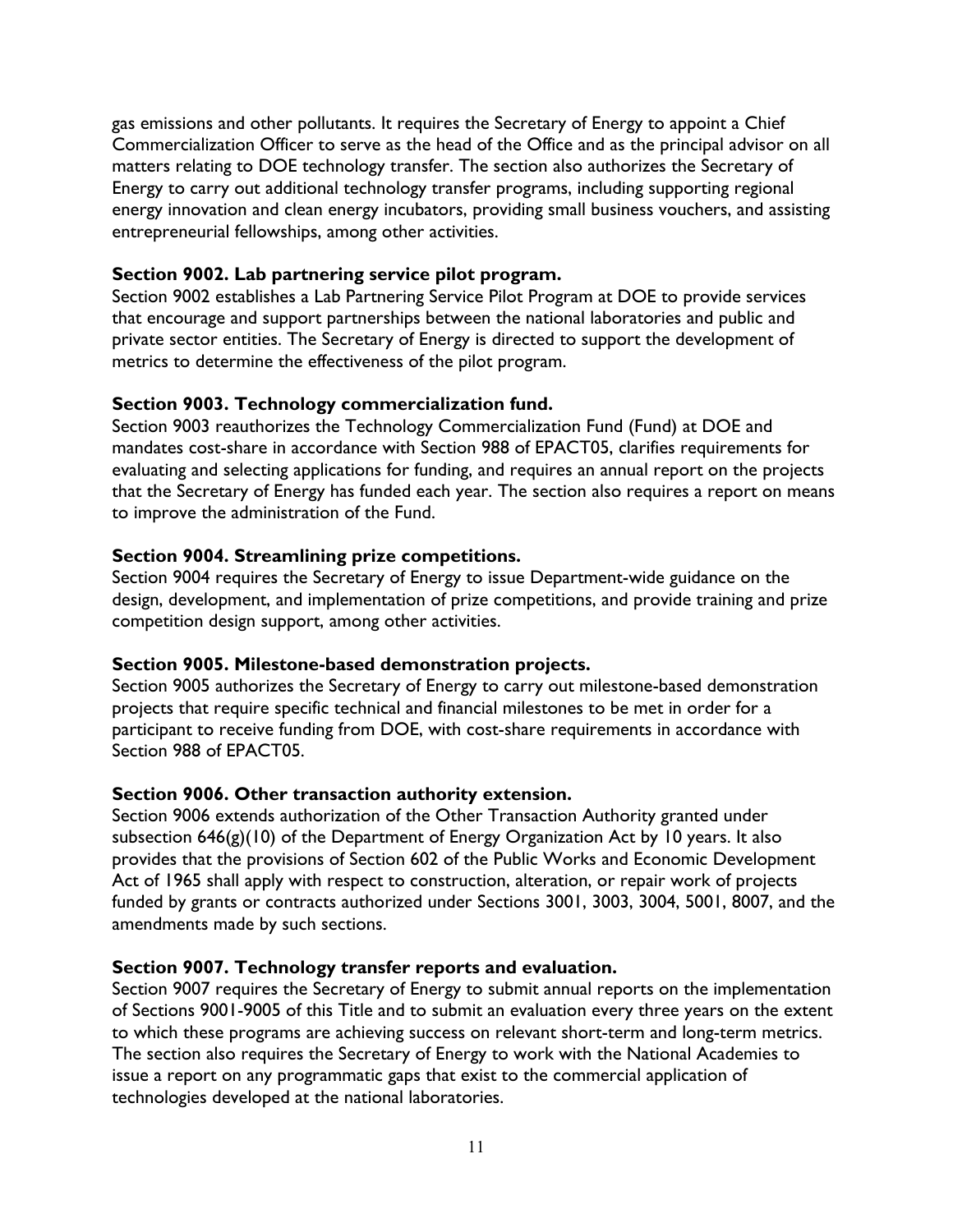### **Section 9008. Veterans' health initiative.**

Section 9008 requires the Secretary of Energy to carry out a research program in artificial intelligence and high-performance computing focused on developing tools to solve big data challenges associated with veterans' health care. It also authorizes the Secretary of Energy to develop tools to apply to big data challenges across federal agencies to leverage DOE capabilities to solve complex problems through a competitive, merit-reviewed process.

#### **Section 9009. Sustainable Transportation Research and Development.**

Section 9009 reauthorizes DOE's RDD&CA activities within the Offices of Hydrogen and Fuel Cell Technologies, Vehicle Technologies, and Bioenergy Technologies for FY 2021 through 2023.

### **Section 9010. Loan program office title XVII reform.**

Section 9010 amends Title XVII of EPACT05 to defer collection of fees and other expenses from applicants until financial closing, expand project eligibility. It also adds provisions on analysis by the Secretary of the Treasury, application status, outreach, coordination, and reports to Congress. The section authorizes funding from FY 2021-2025 for administrative and other expenses, and additional funding for administrative expenses not otherwise covered by fees collected from project applicants.

## **Section 9011. Established Program to Stimulate Competitive Research.**

Section 9011 directs the Secretary of Energy to carry out a program to broaden support and provide grants for science and engineering research in applied energy, environmental management, and basic science.

# **Title X – ARPA-E Amendments**

## **Section 10001. ARPA–E amendments.**

Section 10001 amends the America COMPETES Act (42 U.S.C. 16538(b)) to authorize ARPA-E to support projects addressing nuclear waste clean-up and management, and to improve the resilience, reliability, and security of our energy infrastructure, in addition to its existing missions. It also adds an annual reporting requirement on ARPA-E's scale-up, demonstration, and coordination activities.

# **Title XI – Other Matters**

## **Section 11001. Low-Dose Radiation Research.**

Section 11001 requires the Secretary of Energy to carry out a research program on low dose and low dose rate radiation to enhance the understanding of the effects of such radiation and inform subsequent risk assessment and management.

## **Section 11002. Authorization.**

Section 11002 amends section 112(a)(1)(B) of the Uranium Mill Tailings Radiation Control Act of 1978 to authorize the operation of the Cheney disposal cell through September 30, 2031.